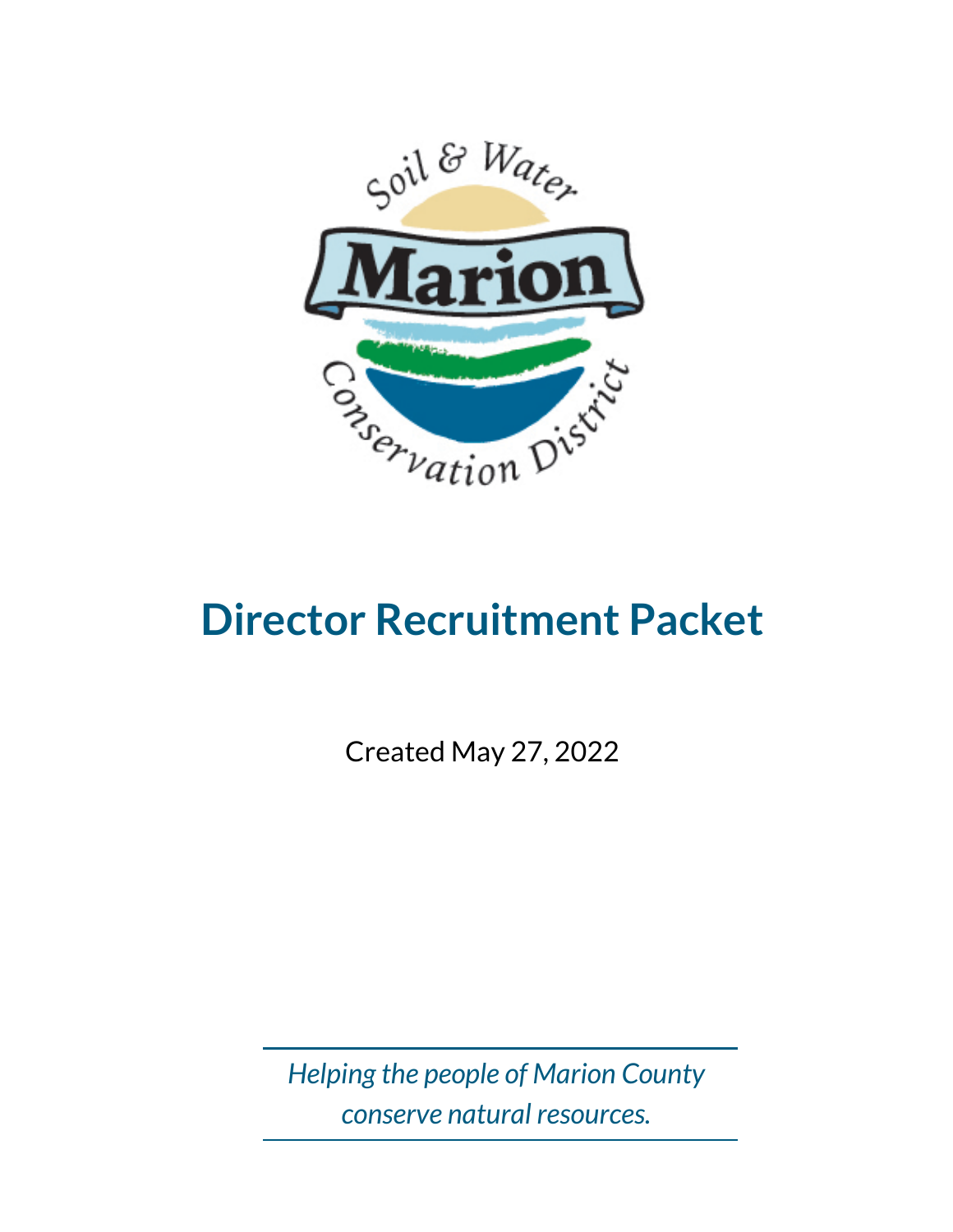## <span id="page-1-0"></span>**Table of Contents**



#### 408 N Third Ave | PO Box 537 | Stayton OR 97383 | 503-391.9927 | marionswcd.net

The Marion SWCD is an equal opportunity employer, providing services to the public without regard to race, religion, color, sexual orientation, gender identity, national origin, mental or physical disability, marital statu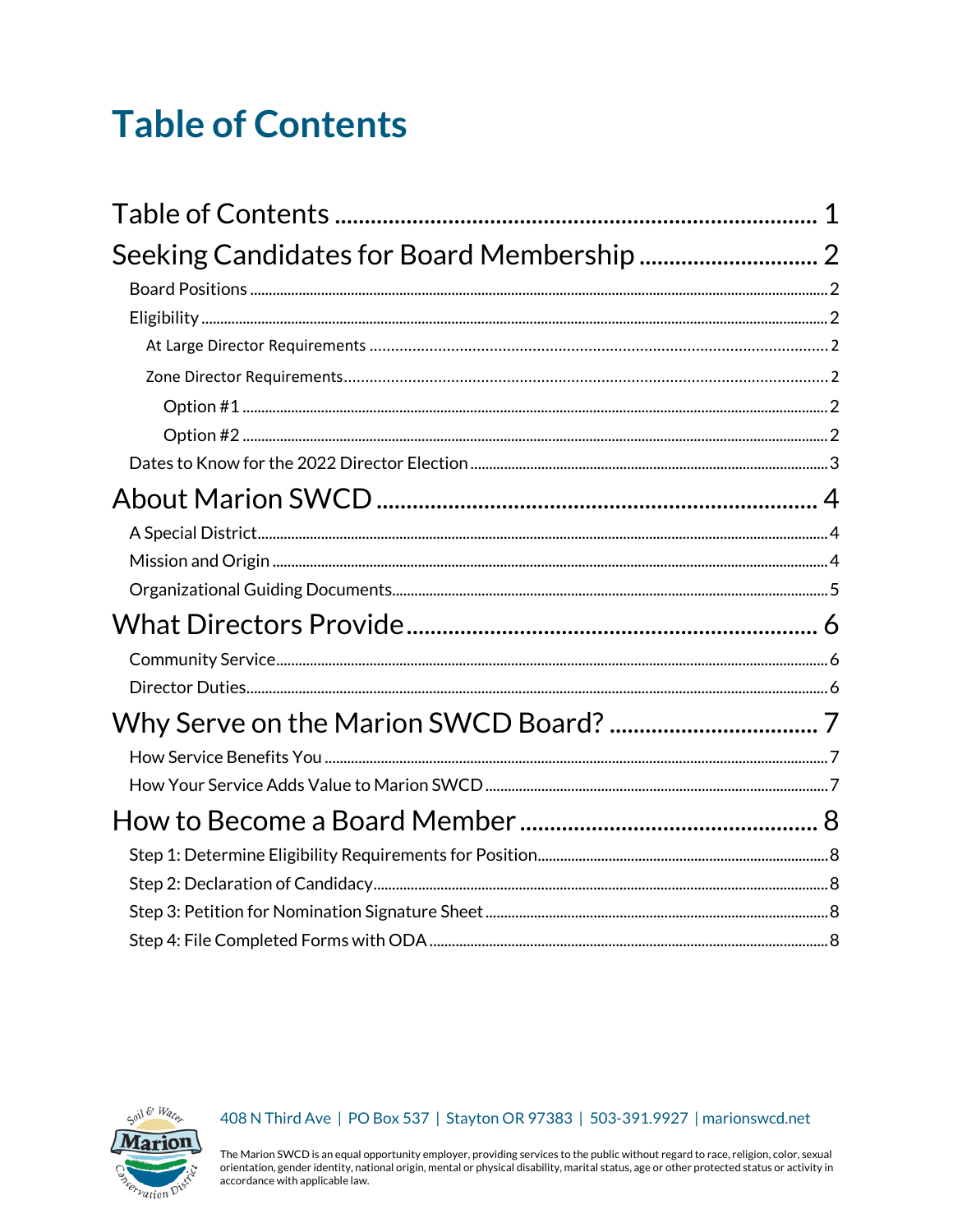## <span id="page-2-0"></span>**Seeking Candidates for Board Membership**

#### <span id="page-2-1"></span>Board Positions

The Marion Soil and Water Conservation District (MSWCD) Board of Directors (Board) is comprised of seven Directors. Each Director is elected by the registered voters of the district to serve a four-year term. The MSWCD has six Director positions up for election in 2022 four Zone Directors and two At-Large.

### <span id="page-2-2"></span>**Eligibility**

There are two types of Director positions available on the MSWCD Board: At-large and Zone. Check with the MSWCD office to determine if you are eligible for an At-large or a zone position. Oregon Department of Agriculture (ODA) will review the information provided on the Declaration of Candidacy form to ensure the candidate qualifies for the position.

#### <span id="page-2-3"></span>At Large Director Requirements

- $\checkmark$  Must reside within the boundaries of the MSWCD.
- $\checkmark$  Be a registered voter in that District.

#### <span id="page-2-4"></span>Zone Director Requirements

Two options are available to qualify for a Zone Director position.

#### <span id="page-2-5"></span>Option #1

- $\checkmark$  Must reside within the boundaries of the MSWCD.
- $\checkmark$  Be a registered voter in that District.
- $\checkmark$  Be involved in the active management of 10 or more acres of land in the district by: a) Reside within the zone that is represented, and actively manage 10 or more acres in the conservation district boundaries; or

b) Reside within the conservation district boundaries, and actively manage 10 or more acres within the zone that is being represented.

#### **OR**

#### <span id="page-2-6"></span>Option #2

- $\checkmark$  Must reside within the boundaries of the conservation district zone that is being represented.
- $\checkmark$  Be a registered voter in that District.
- $\checkmark$  Have served at least one year as a director or associate director of a district.
- $\checkmark$  Have a conservation plan approved by the district.

We recommend attending a Board meeting prior to deciding to be a candidate to understand what Director duties entail. Meetings are held the first Wednesday of the month from 6:30 to 9:00 PM.

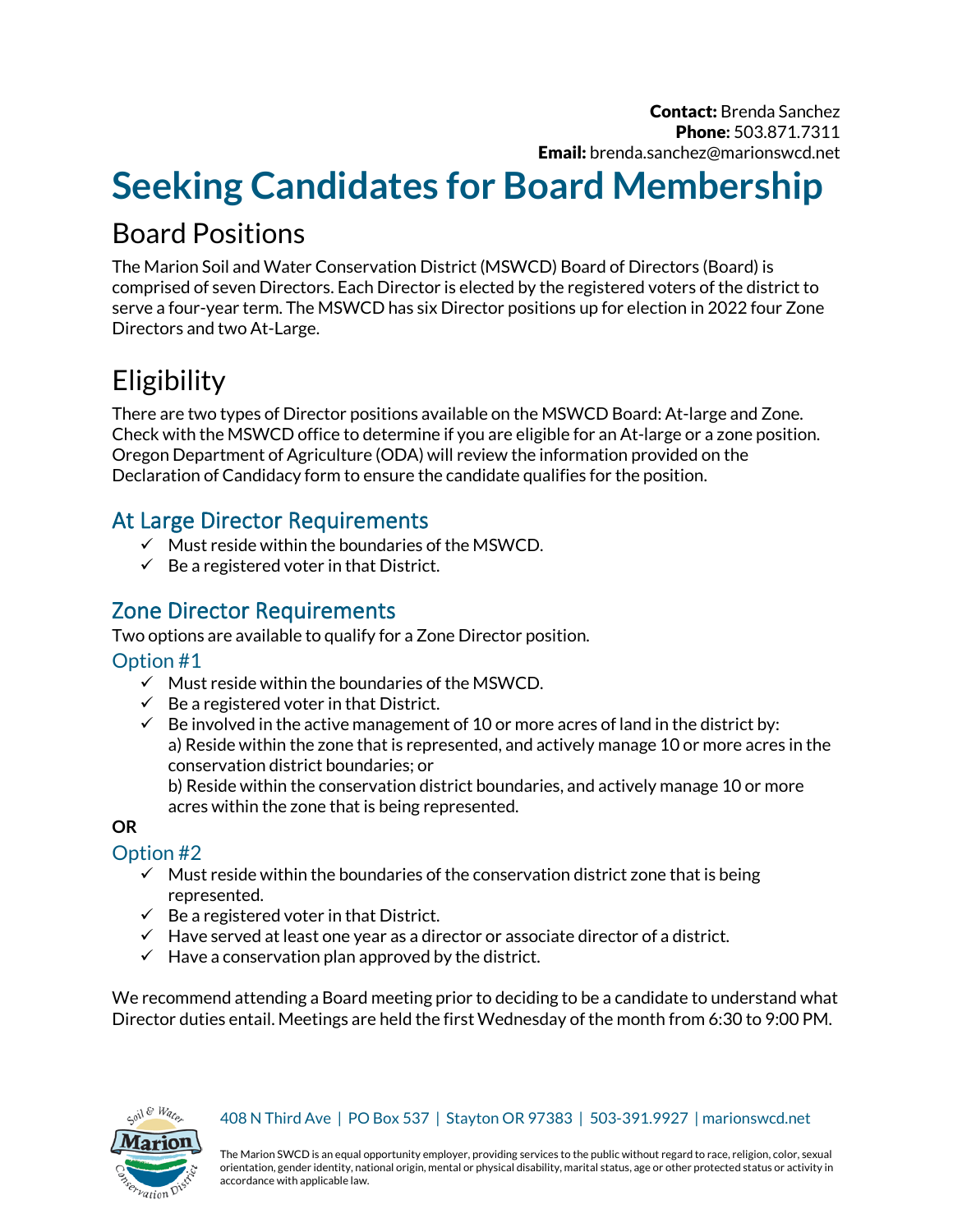#### <span id="page-3-0"></span>Dates to Know for the 2022 Director Election

- **July 21, 2022, 8:00 AM**: First day to file Declaration of Candidacy and Petition for Nomination Signature Sheet.
- **August 30, 2022, 5:00 PM**: Last day to file Declaration of Candidacy and Petition for Nomination Signature Sheet.
- **November 8, 2022:** Election Day.
- **January 1, 2023:** First day of Director term.



#### 408 N Third Ave | PO Box 537 | Stayton OR 97383 | 503-391.9927 | marionswcd.net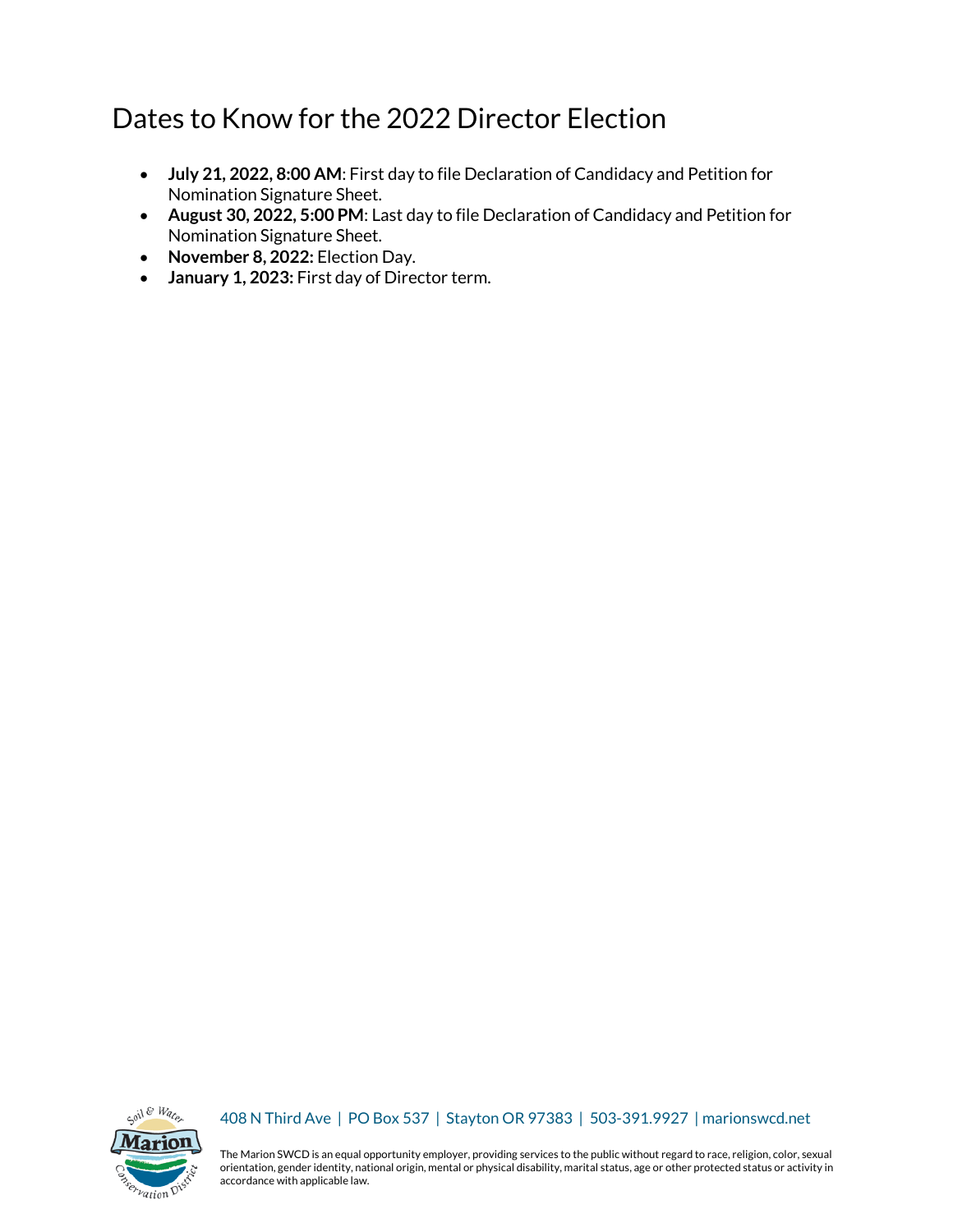# <span id="page-4-0"></span>**About Marion SWCD**

## <span id="page-4-1"></span>A Special District

Soil and Water Conservation Districts are special districts with no regulatory authority. Special districts are the most basic, grassroots form of government. Other examples of special districts include fire districts and irrigation districts. Approximately 900 special districts exist in Oregon, 45 of which are soil and water conservation districts.

Marion Soil and Water Conservation District is divided into five zones as shown on the map below. Each Zone is represented by a Zone Director position; the other two Director positions are At Large.



### <span id="page-4-2"></span>Mission and Origin

The mission of the Marion Soil and Water Conservation District is to protect, conserve and improve the quality of soil and water in Marion County through planning, technical assistance, and education. MSWCD got its start in 1971 when three smaller soil and water conservation districts merged. MSWCD serves residents of Marion County, except for those residing in a small portion of northern Marion County, which is not a part of the MSWCD.

In 2000, Marion County electors voted to fund MSWCD with a permanent rate limit of \$0.05 per \$1000 assessed land value. Learn more about MSWCD and its programs at [www.marionswcd.net.](http://www.marionswcd.net/)



#### 408 N Third Ave | PO Box 537 | Stayton OR 97383 | 503-391.9927 | marionswcd.net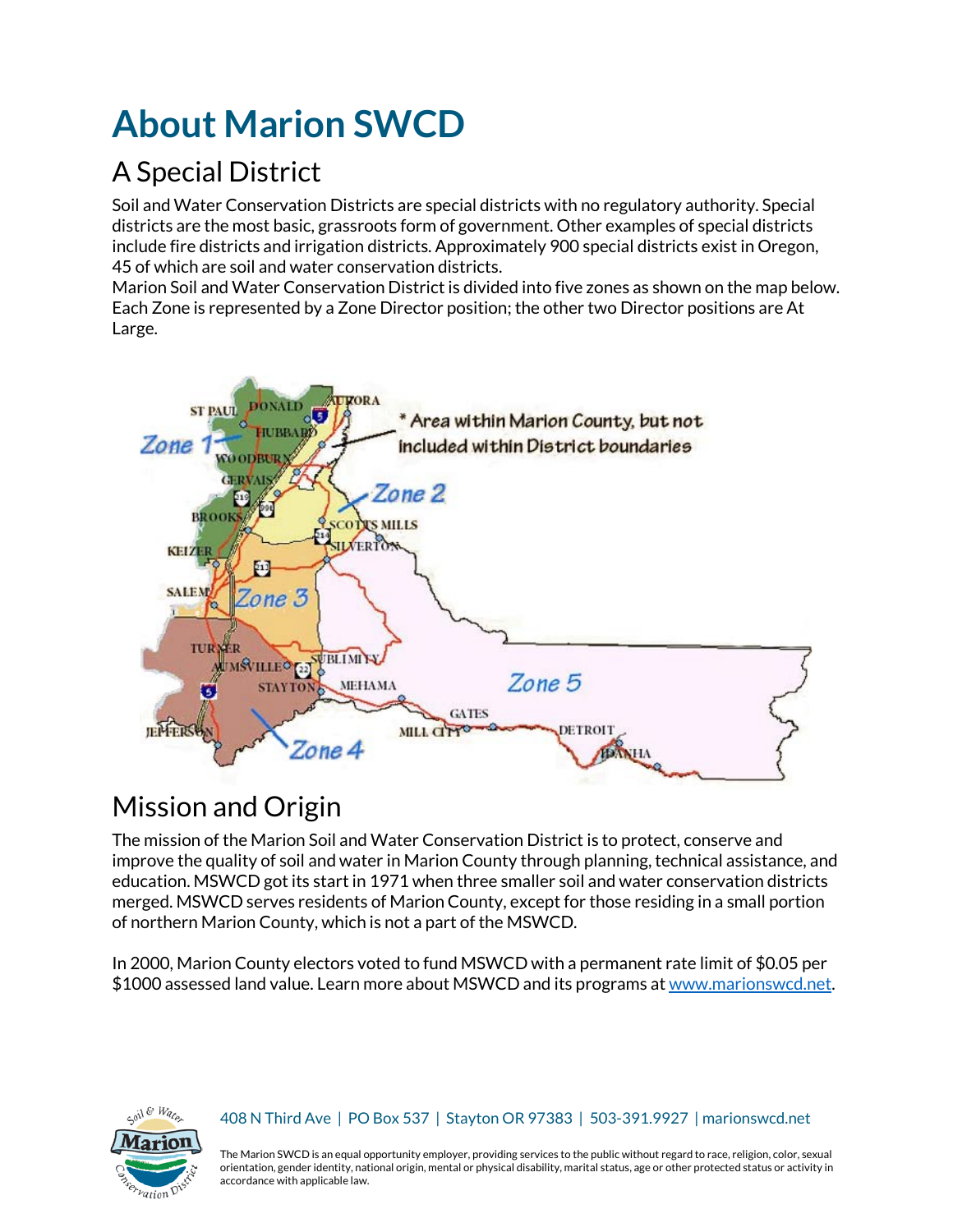### <span id="page-5-0"></span>Organizational Guiding Documents

Learn more about the Marion Soil and Water Conservation District by reviewing these documents:

- [Five-Year Plan:](https://www.marionswcd.net/wp-content/uploads/2022/03/5yrMarionSWCDStrategicPlanRevised2019.pdf) Developed in 2019, this plan includes our mission and vision statements, goals, and objectives. View the 2019 plan and past plans at [marionswcd.net/about/plans](https://www.marionswcd.net/about/plans-and-reports/)[and-reports/.](https://www.marionswcd.net/about/plans-and-reports/)
- [Annual Report from Fiscal Year 2020-2021:](https://www.marionswcd.net/wp-content/uploads/2022/03/2021-Final-Annual-Report-12.22.21.pdf) The annual report shares a snapshot of the programs and activities of Marion Soil and Water Conservation District as well as the financial audit. View the '20-'21 Annual Report and past reports at [marionswcd.net/about/plans-and-reports/.](https://www.marionswcd.net/about/plans-and-reports/)
- [Marion SWCD Calendar:](https://www.marionswcd.net/events/) Our online calendar includes board meetings, committee meetings and educational/outreach events. View the calendar at [marionswcd.net/events/](https://www.marionswcd.net/events/).
- [Board Meeting Agendas:](https://www.marionswcd.net/about/board-meetings/) Meeting agendas and minutes can be viewed at [marionswcd.net/about/board-meetings/.](https://www.marionswcd.net/about/board-meetings/)

The information in this packet and the roster of current directors can be found online at [marionswcd.net/about/directors/](https://www.marionswcd.net/about/directors/). For more information or to attend a Board meeting, contact District Manager Brenda Sanchez at 503-871-7311 or [brenda.sanchez@marionswcd.net.](mailto:brenda.sanchez@marionswcd.net) You may also visit our office by appointment located at 408 N Third Ave, Stayton.



#### 408 N Third Ave | PO Box 537 | Stayton OR 97383 | 503-391.9927 | marionswcd.net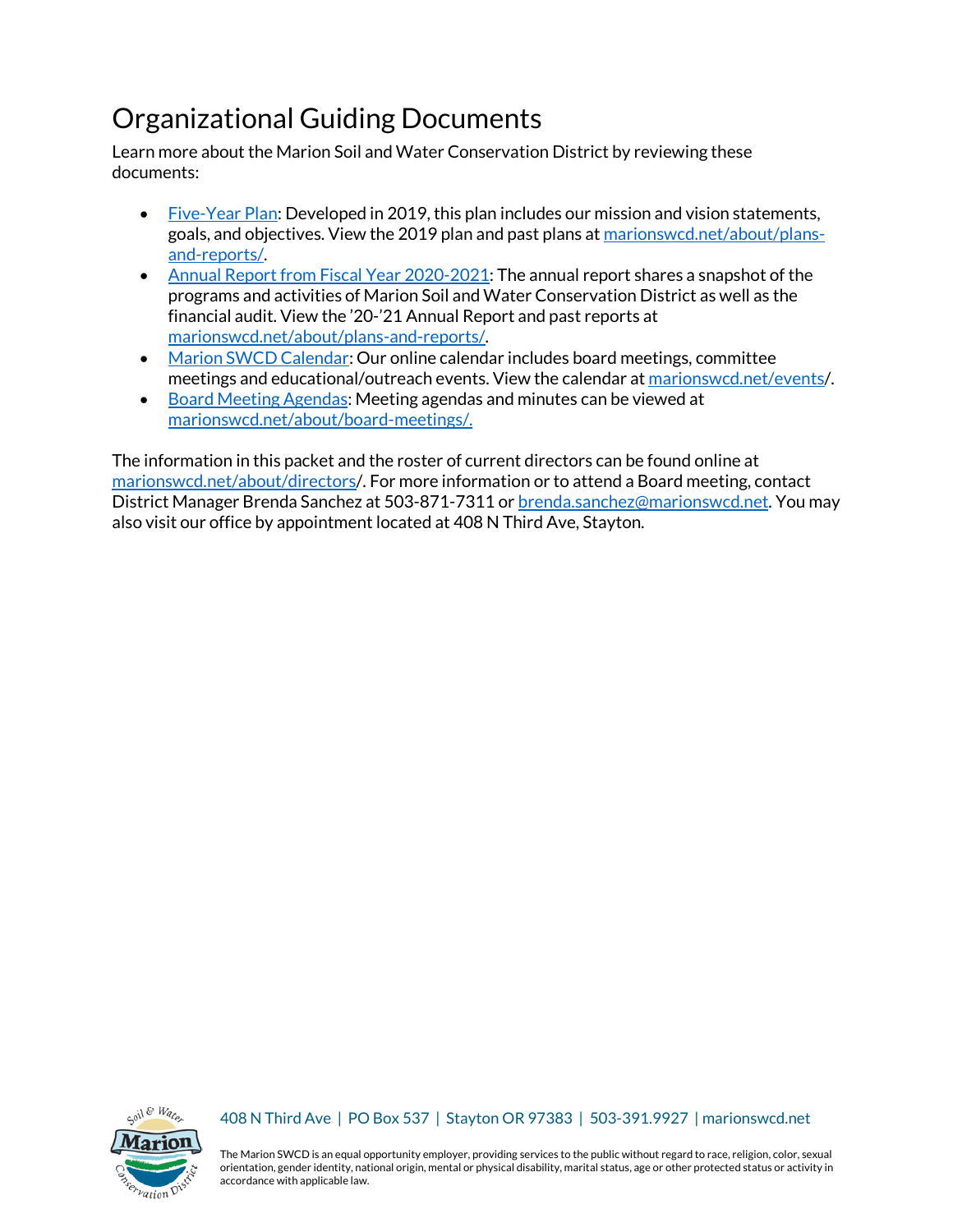## <span id="page-6-0"></span>**What Directors Provide**

### <span id="page-6-1"></span>Community Service

Members of the public have a real impact on the services provided by conservation districts. Board members extend the reach of the MSWCD; a board rich in skillsets, perspectives, identities, and lived experiences can help the organization develop programs and services that meet the conservation needs and interests of the wide range of community members found in Marion County.

### <span id="page-6-2"></span>Director Duties

A board member of Marion SWCD serves on a seven-member Board of Directors (Board) and is responsible for conducting the affairs of the MSWCD in compliance with Oregon Revised Statutes [Chapter 568.](https://oregon.public.law/statutes/ors_chapter_568) The Board has the legislative authority and power to establish policies and procedures that are in the best interest of the residents it serves. The Board ensures that the district achieves its mission in an ethical, transparent, accountable, and prudent manner.

Individually, Directors do not have any power, but acting collectively the Board of Directors works to create a positive impact on the community. Together, the Board makes decisions and sets policy for at a strategic level through participation in Board meetings, strategic planning sessions, and committee assignments. Board members also do the following:

- Attend the Board meeting held on the first Wednesday of each month (sometimes special meetings can be held to address specific issues).
- Serve on committees
- Review and adopt the annual budget.
- Approve financial reports.
- Attend Board member trainings to understand Director responsibilities and build skills.
- Set goals and evaluate progress towards those goals.
- Hire and evaluate the District Manager.
- Connect with the community attend community events as a representative of the MSWCD to learn from community members what their conservation needs and interests are and share that information with MSWCD staff.



#### 408 N Third Ave | PO Box 537 | Stayton OR 97383 | 503-391.9927 | marionswcd.net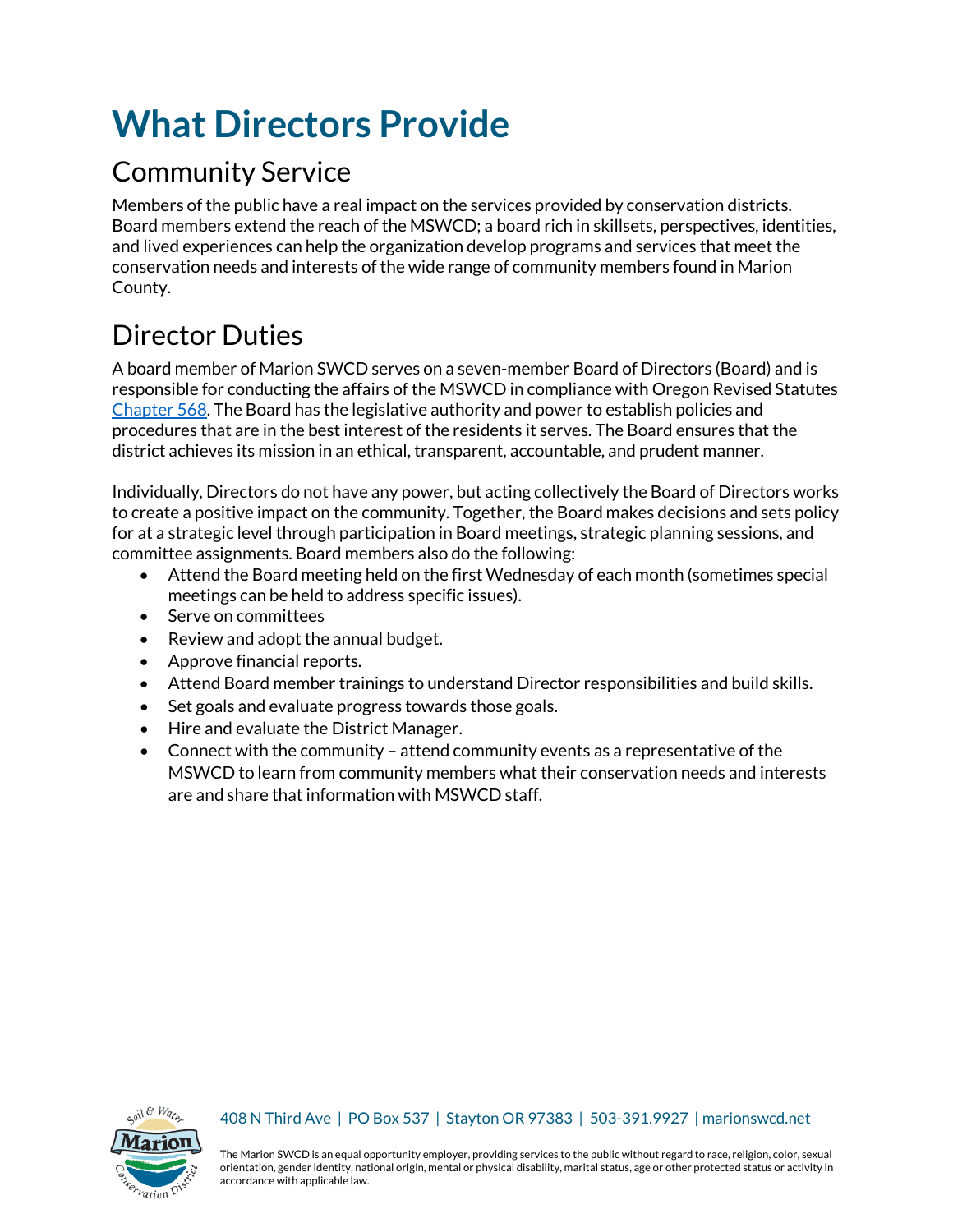## <span id="page-7-0"></span>**Why Serve on the Marion SWCD Board?**

#### <span id="page-7-1"></span>How Service Benefits You

By serving on the Board of Marion SWCD, you will:

- Reap the rewards of being part of a diverse and collaborative team, where Board and staff value the MSWCD roles, perspectives, and skill sets each member brings to the table.
- Gain experience in government and leadership that can translate into other potential career or political opportunities.
- Stay informed on current conservation concerns and ecological science.
- Receive the personal satisfaction of community service: The MSWCD's purpose is to help community members access the tools and information they need to conserve natural resources.
- Help the MSWCD extend its reach the diverse perspectives of new board members help MSWCD more directly address the needs and interests of those we serve
- We can't operate without elected Board members who are willing to volunteer their time and talents.
- Get to know us better. Board members become familiar with MSWCD programs and initiatives and feel competent to speak about MSWCD programs with their constituents.

### <span id="page-7-2"></span>How Your Service Adds Value to Marion SWCD

You don't need to be a farmer or natural resources professional to be an asset to MSWCD.

- Your service helps ensure MSWCD programs and services are informed by diverse voices and accessible to a wide diversity of community members. This can mean the conventional measures of diversity or having a variety of perspectives and experiences on farming practices and ecological science.
- While we provide the community with conservation services, our organization is strengthened by having Directors with skill sets in financial and business management, human resources, public service, education, community organizing, diversity, equity, and inclusion and other knowledge and skills sets.



#### 408 N Third Ave | PO Box 537 | Stayton OR 97383 | 503-391.9927 | marionswcd.net